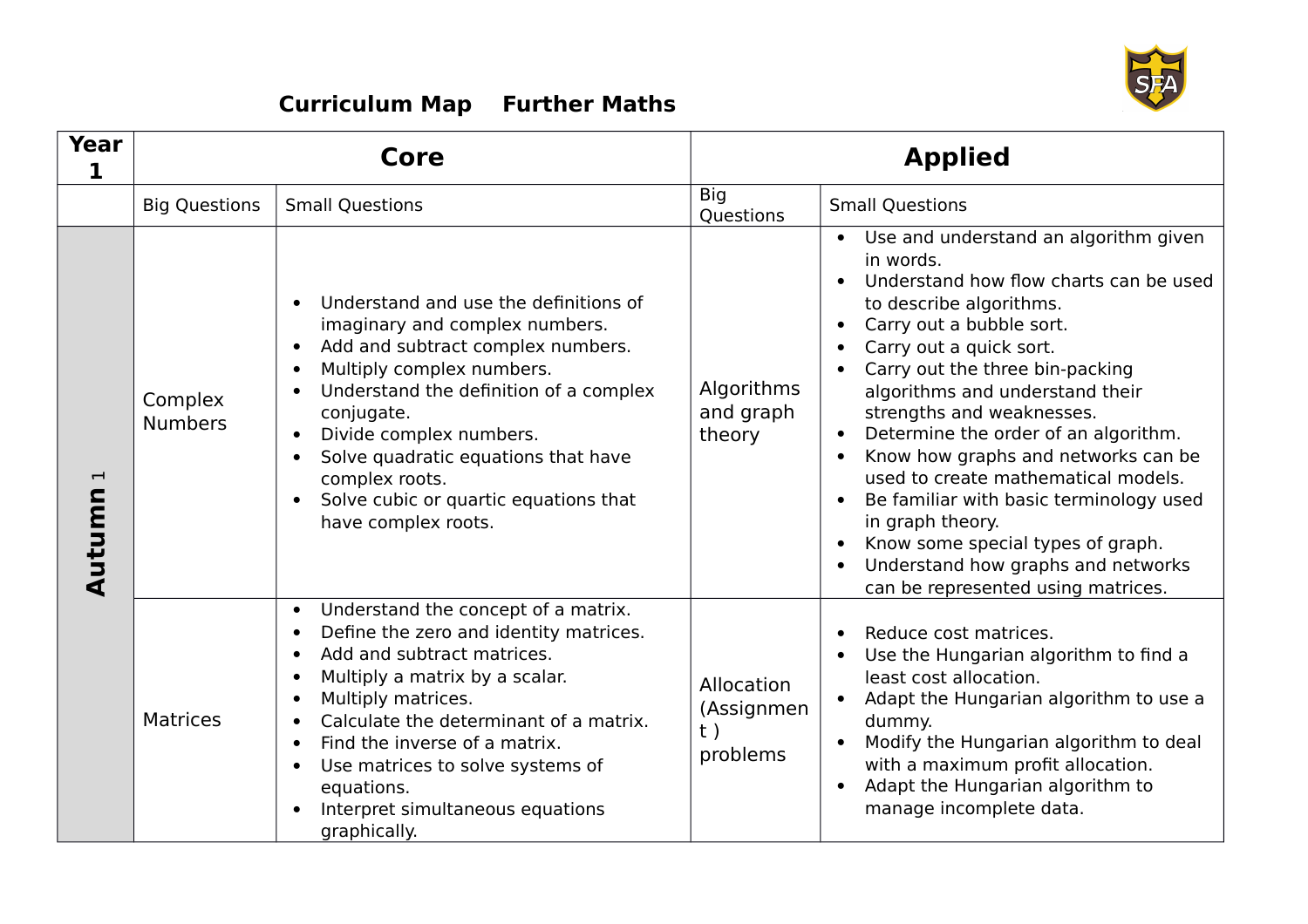| $\mathbf N$<br>Autumn | <b>Matrices</b>           | Understand the properties of linear<br>transformations and represent them<br>using matrices.<br>Perform reflections and rotations using<br>matrices.<br>Carry out enlargements and stretches<br>using matrices.<br>Find the coordinates of invariant points<br>and the equations of invariant lines.<br>Carry out successive transformations<br>using matrix products.<br>Understand linear transformations in<br>three dimensions.<br>Use inverse matrices to reverse linear<br>transformations. | Algorithms<br>on graphs I   | Use Kruskal's algorithm to find a<br>$\bullet$<br>minimum spanning tree.<br>Use Prim's algorithm on a network to<br>find a minimum spanning tree.<br>Apply Prim's algorithm to a distance<br>$\bullet$<br>matrix.<br>Use Dijkstra's algorithm to find the<br>$\bullet$<br>shortest path between two vertices in a<br>network.<br>Use Floyd's algorithm.<br>$\bullet$ |
|-----------------------|---------------------------|---------------------------------------------------------------------------------------------------------------------------------------------------------------------------------------------------------------------------------------------------------------------------------------------------------------------------------------------------------------------------------------------------------------------------------------------------------------------------------------------------|-----------------------------|----------------------------------------------------------------------------------------------------------------------------------------------------------------------------------------------------------------------------------------------------------------------------------------------------------------------------------------------------------------------|
|                       | Complex<br><b>Numbers</b> | Show complex numbers on an Argand<br>diagram.<br>Find the modulus and argument of a<br>complex number.<br>Write a complex number in modulus-<br>argument form.<br>Represent loci on an Argand diagram.<br>Represent regions on an Argand diagram.                                                                                                                                                                                                                                                 | Flows in<br><b>Networks</b> | Understand and analyse flow through a<br>network.<br>Find initial flows in networks.<br>Use the labelling procedure to augment<br>$\bullet$<br>a flow to determine the maximum flow<br>in a network.<br>Use the maximum flow - minimum cut<br>$\bullet$<br>theorem to prove that a flow is maximal.                                                                  |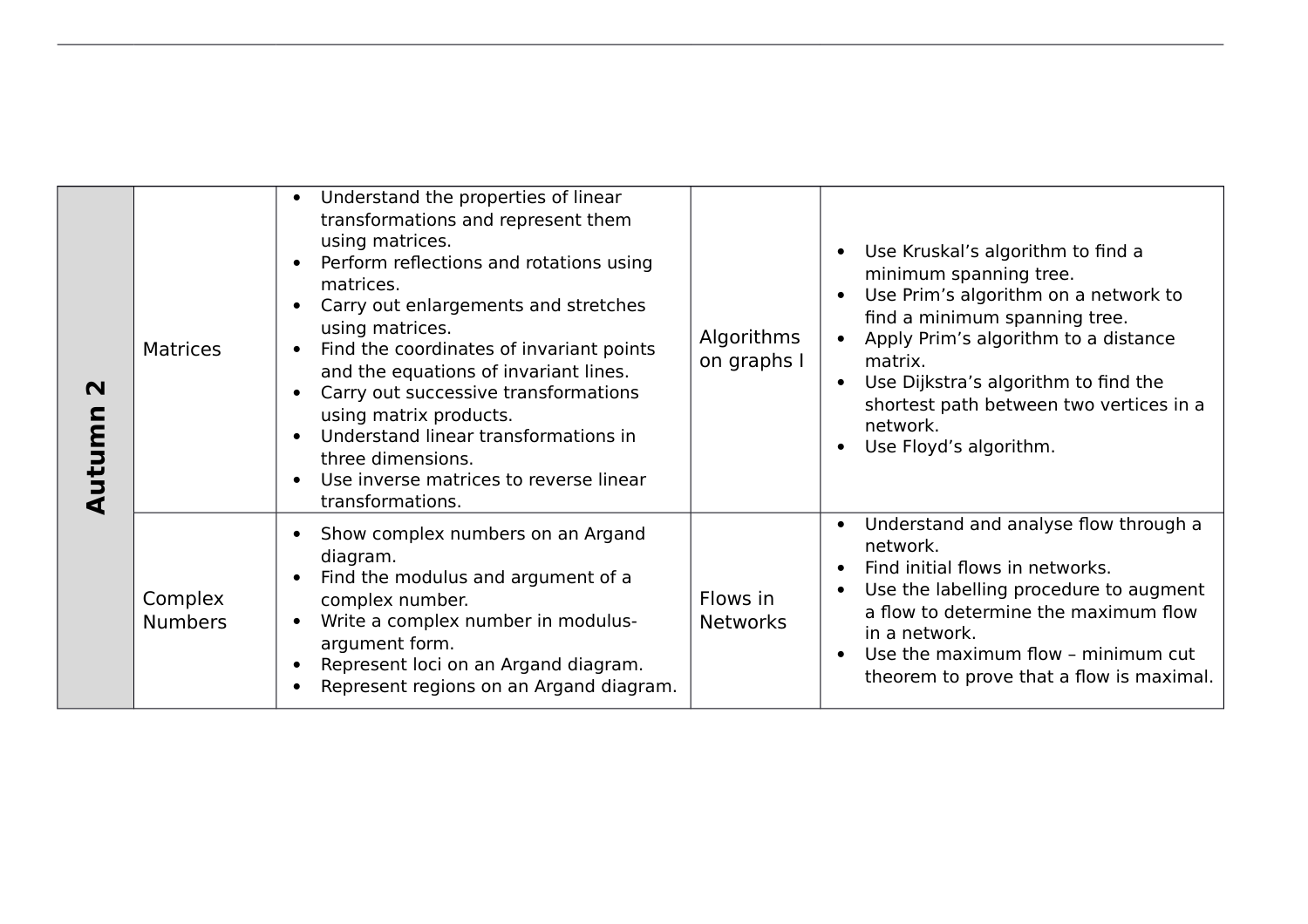| $\blacksquare$<br>Spring | <b>Series</b>                                         | • Use standard results for $\sum_{i=1}^{n} 1$ and<br>$\sum_{r=1}^{n} r$<br>• Use standard results for $\sum_{r=1}^{n} r^2$ and<br>$\sum r^3$<br>Evaluate and simplify series of the form<br>$\sum f(r)$ , where f(r) could be linear, | Algorithms<br>on graphs II | Use the orders of nodes to determine<br>whether a graph is Eulerian, semi-<br>Eulerian or neither.<br>Use the route inspection (Chinese<br>Postman) algorithm to find the shortest<br>route in a network. |
|--------------------------|-------------------------------------------------------|---------------------------------------------------------------------------------------------------------------------------------------------------------------------------------------------------------------------------------------|----------------------------|-----------------------------------------------------------------------------------------------------------------------------------------------------------------------------------------------------------|
|                          |                                                       | quadratic or cubic.                                                                                                                                                                                                                   |                            |                                                                                                                                                                                                           |
|                          | Algebra and<br>functions<br>(Roots of<br>polynomials) | Derive and use the relationships between<br>$\bullet$<br>the roots of a quadratic equation.<br>Derive and use the relationships between<br>the roots of a cubic equation.                                                             | Linear<br>programmi<br>ng  | Formulate a problem as a linear<br>programming problem.<br>Illustrate a two-variable linear<br>programming problem graphically.                                                                           |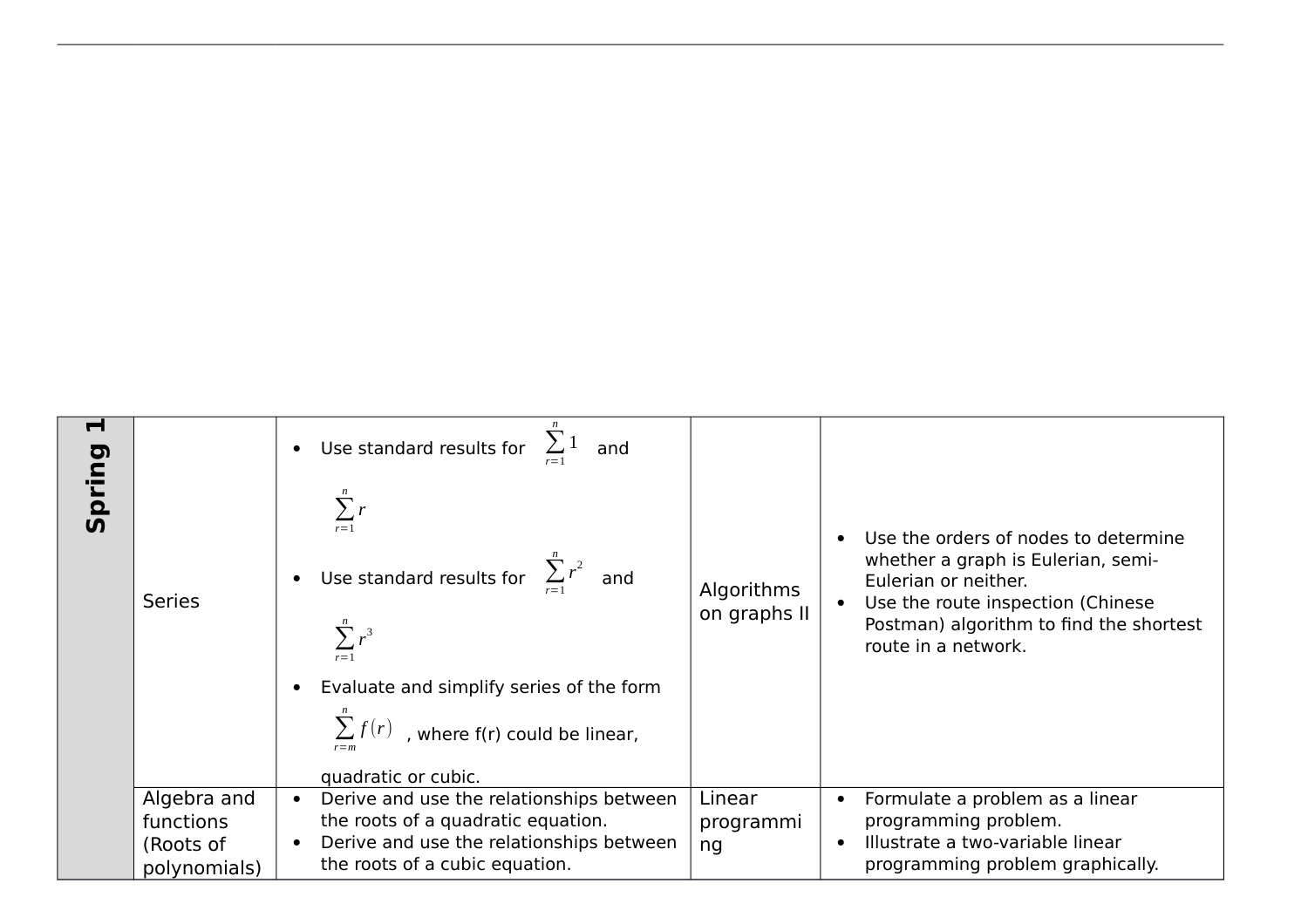|       | Derive and use the relationships between<br>the roots of a quartic equation.<br>Evaluate expressions relating to the roots<br>of polynomial equations.<br>Find the equation of a polynomial whose<br>roots are a linear transformation of the<br>roots of a given polynomial.<br>Understand the principle of proof by | Locate the optimal point in a feasible<br>region using the objective line (ruler)<br>method.<br>Use the vertex testing method to locate<br>$\bullet$ |
|-------|-----------------------------------------------------------------------------------------------------------------------------------------------------------------------------------------------------------------------------------------------------------------------------------------------------------------------|------------------------------------------------------------------------------------------------------------------------------------------------------|
| Proof | mathematical induction and prove results<br>about sums of series.<br>Prove results about divisibility using<br>induction.<br>Prove results about matrices using<br>induction.                                                                                                                                         | the optimal point.<br>Determine solutions that need integer<br>values.                                                                               |

| N                                           | <b>Vectors</b> | Understand and use the vector and                                                                                                                                 | <b>Critical Path</b> | Model a project by an activity network<br>$\bullet$                                                                                                               |
|---------------------------------------------|----------------|-------------------------------------------------------------------------------------------------------------------------------------------------------------------|----------------------|-------------------------------------------------------------------------------------------------------------------------------------------------------------------|
| D<br>$\overline{L}$<br>$\Omega$<br><b>S</b> |                | Cartesian forms of the equation of a<br>straight line in three dimensions.<br>Understand and use the vector and<br>Cartesian forms of the equation of a<br>plane. | Analysis             | using a precedence table.<br>Use dummy activities.<br>Identify and calculate early and late<br>event times in activity networks.<br>Identify critical activities. |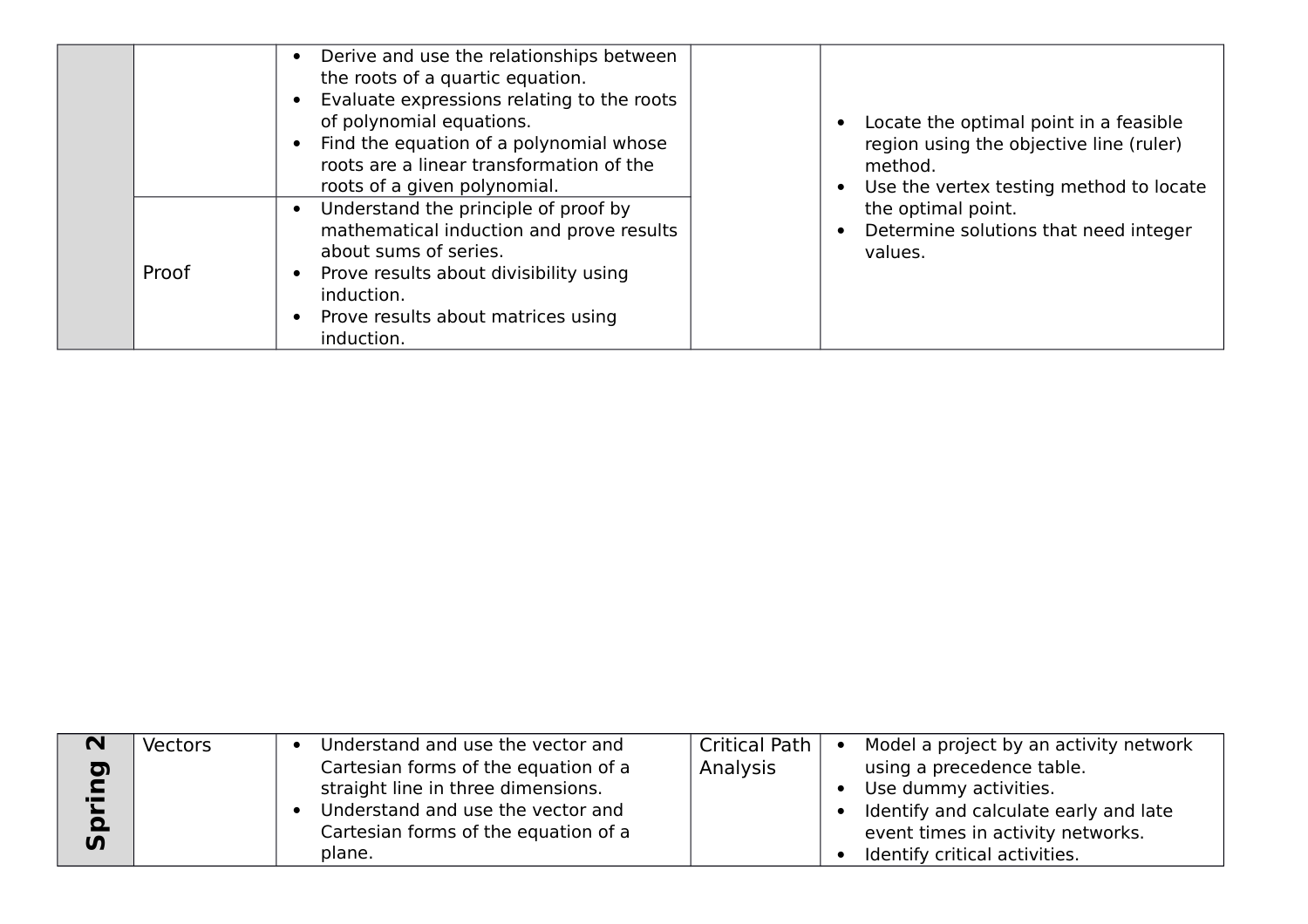|                                  |                                        | Calculate the scalar product for two 3D<br>$\bullet$<br>vectors.<br>Calculate the angle between two vectors,<br>$\bullet$                                                                                                                                                                                                                                                                                           |                                    | Calculate the total float of an activity.<br>Calculate and use Gantt (cascade)<br>charts.                                                                                                                                                                                                                                                                                             |
|----------------------------------|----------------------------------------|---------------------------------------------------------------------------------------------------------------------------------------------------------------------------------------------------------------------------------------------------------------------------------------------------------------------------------------------------------------------------------------------------------------------|------------------------------------|---------------------------------------------------------------------------------------------------------------------------------------------------------------------------------------------------------------------------------------------------------------------------------------------------------------------------------------------------------------------------------------|
|                                  |                                        | two lines, a line and a plane, or two<br>planes.<br>Understand and use the scalar product<br>$\bullet$<br>form of the equation of a plane.<br>Determine whether two lines meet and<br>$\bullet$<br>determine the point of intersection.<br>Calculate the perpendicular distance<br>$\bullet$<br>between: two lines, a point and a line, or<br>a point and a plane.                                                  | Game<br>Theory                     | Understand two-person games and the<br>$\bullet$<br>pay-off matrix.<br>Determine play-safe strategies and<br>stable solutions (saddle points).<br>Determine the optimal mixed strategy<br>$\bullet$<br>for a game with no stable solution, for<br>the player with two choices in a $2 \times 3$ , 3<br>$x$ 2, 2 $x$ 4 or 4 $x$ 2 game.                                                |
| mn<br><b>S</b><br>$\blacksquare$ | Calculus<br>(Volumes of<br>revolution) | Find the volume of revolution when a<br>curve is rotated about the x-axis.<br>Find the volume of revolution when a<br>$\bullet$<br>curve is rotated about the y-axis.                                                                                                                                                                                                                                               | Recurrence<br>Relations            | Use recurrence relations to describe<br>$\bullet$<br>sequences and model situations.<br>Find solutions to first order recurrence<br>$\bullet$<br>relations.                                                                                                                                                                                                                           |
|                                  |                                        | Express a complex number in exponential<br>$\bullet$<br>form.<br>Multiply and divide complex numbers in<br>$\bullet$                                                                                                                                                                                                                                                                                                | Algorithms<br>and graph<br>theory. | Use the planarity algorithm to<br>$\bullet$<br>determine whether or not a given graph<br>is planar.                                                                                                                                                                                                                                                                                   |
| $\mathbf N$<br>Summer            | Complex<br><b>Numbers</b>              | exponential form.<br>Understand de Moivre's theorem.<br>$\bullet$<br>Use de Moivre's theorem to derive<br>trigonometric identities.<br>Use de Moivre's theorem to find sums of<br>$\bullet$<br>series.<br>Know how to solve completely equations<br>of the form $z^n$ – a – ib = 0, giving<br>special attention to cases where $a = 1$<br>and $b = 0$<br>Use complex roots of unity to solve<br>geometric problems. | Transportati<br>on<br>problems     | Describe and model transportation<br>problems.<br>Use the north-west corner method.<br>$\bullet$<br>Understand unbalanced transportation<br>$\bullet$<br>problems and degenerate solutions.<br>Use shadow costs to find improvement<br>$\bullet$<br>indices.<br>Use the stepping-stone method.<br>Formulate a transportation problem as a<br>$\bullet$<br>linear programming problem. |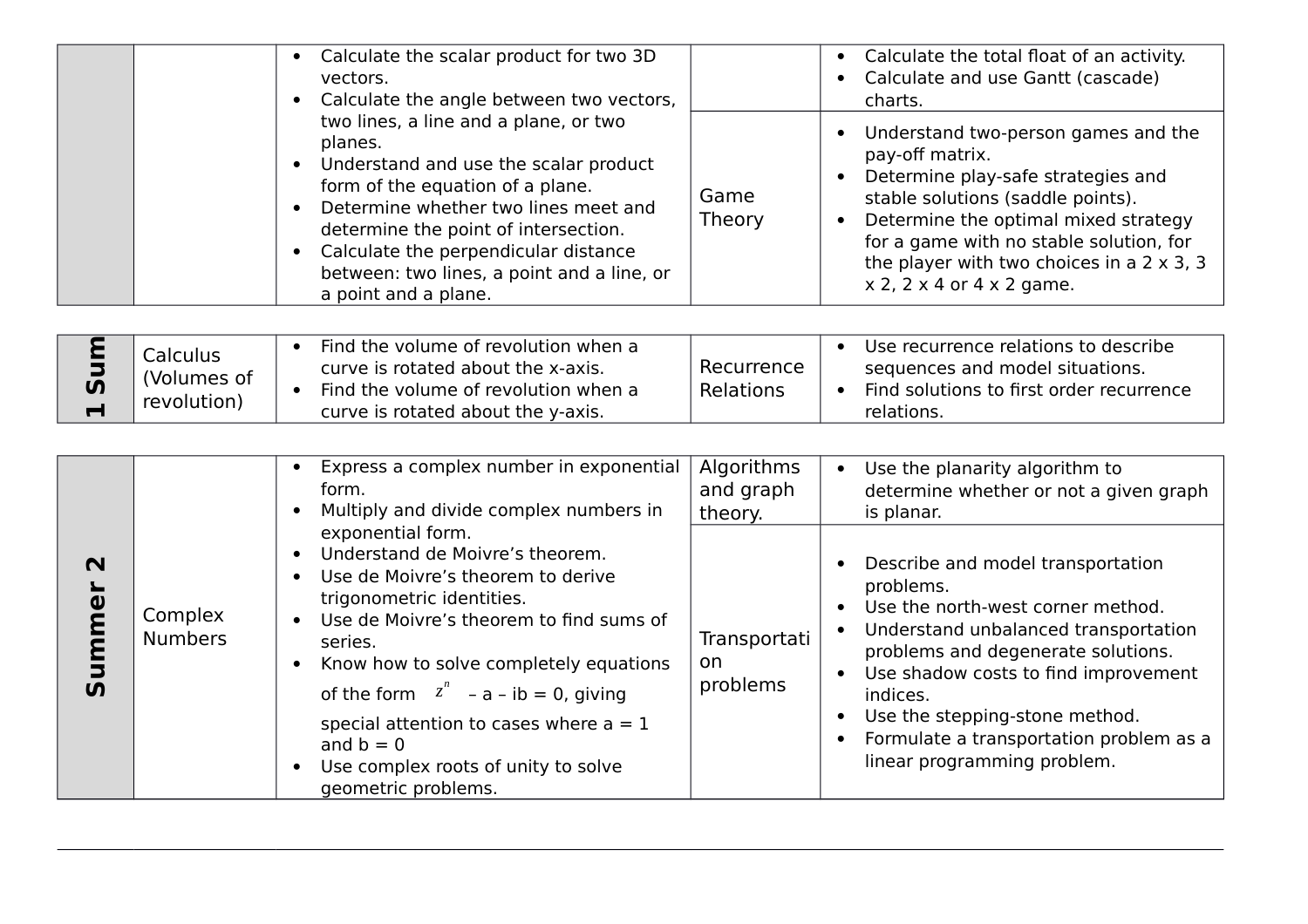| <b>Year</b><br>$\overline{\mathbf{2}}$ |                         | Core                                                                                                                                                                                                                                                                                                                                                  |                                            | <b>Applied</b>                                                                                                                                                                                                                                                                                                                                                                                            |
|----------------------------------------|-------------------------|-------------------------------------------------------------------------------------------------------------------------------------------------------------------------------------------------------------------------------------------------------------------------------------------------------------------------------------------------------|--------------------------------------------|-----------------------------------------------------------------------------------------------------------------------------------------------------------------------------------------------------------------------------------------------------------------------------------------------------------------------------------------------------------------------------------------------------------|
|                                        | <b>Big Questions</b>    | <b>Small Questions</b>                                                                                                                                                                                                                                                                                                                                | Big<br>Questions                           | <b>Small Questions</b>                                                                                                                                                                                                                                                                                                                                                                                    |
| ᆏ                                      | Hyperbolic<br>functions | Understand the definitions of hyperbolic<br>$\bullet$<br>functions.<br>Sketch the graphs of hyperbolic<br>$\bullet$<br>functions.<br>Understand and use the inverse<br>$\bullet$<br>hyperbolic functions.<br>Prove identities and solve equations<br>using hyperbolic functions.<br>Differentiate and integrate hyperbolic<br>$\bullet$<br>functions. | Algorithms<br>on graphs II                 | Use the route inspection algorithm in<br>$\bullet$<br>networks with more than four odd<br>nodes.<br>Explain the differences between the<br>classical and practical problems.<br>Use a minimum spanning tree method<br>to find an upper bound.<br>Use a minimum spanning tree method<br>$\bullet$<br>to find a lower bound.<br>Use the nearest neighbour algorithm to<br>$\bullet$<br>find an upper bound. |
| Autumn                                 | Polar<br>coordinates    | Understand and use polar coordinates.<br>$\bullet$<br>Convert between polar and Cartesian<br>$\bullet$<br>coordinates.<br>Sketch curves with r given a s a function<br>$\bullet$<br>of $\Theta$ .                                                                                                                                                     | Allocation<br>(Assignmen<br>t)<br>problems | Formulate allocation problems as linear<br>$\bullet$<br>programming problems.                                                                                                                                                                                                                                                                                                                             |
|                                        |                         |                                                                                                                                                                                                                                                                                                                                                       | Flows in<br><b>Networks</b>                | Analyse flows through a network that<br>$\bullet$<br>includes lower capacities.<br>Solve problems involving multiple<br>sources and sinks.<br>Adapt solutions to deal with nodes of<br>$\bullet$<br>restricted capacity.                                                                                                                                                                                  |

| $\sim$ | Polar<br>coordinates | Find the area enclosed by a polar curve.<br>Find tangents parallel to, or at right<br>$\bullet$<br>angles to, the initial line.                                                                                                              | Linear<br>programmi<br>ng | Understand and use slack and surplus<br>$\bullet$<br>variables.<br>• Solve maximising and minimising linear                                                                                                                                     |
|--------|----------------------|----------------------------------------------------------------------------------------------------------------------------------------------------------------------------------------------------------------------------------------------|---------------------------|-------------------------------------------------------------------------------------------------------------------------------------------------------------------------------------------------------------------------------------------------|
|        | <b>Series</b>        | Understand and use the method of<br>differences to sum finite series.<br>Find and use higher derivatives of<br>functions.<br>Know how to express functions as an<br>infinite series in ascending powers using<br>Maclaurin series expansion. |                           | programming problems using simplex<br>tableaux.<br>Use the simplex tableau method to<br>$\bullet$<br>solve linear programming problems<br>requiring integer solutions.<br>Understand and use the two-stage<br>simplex method for maximising and |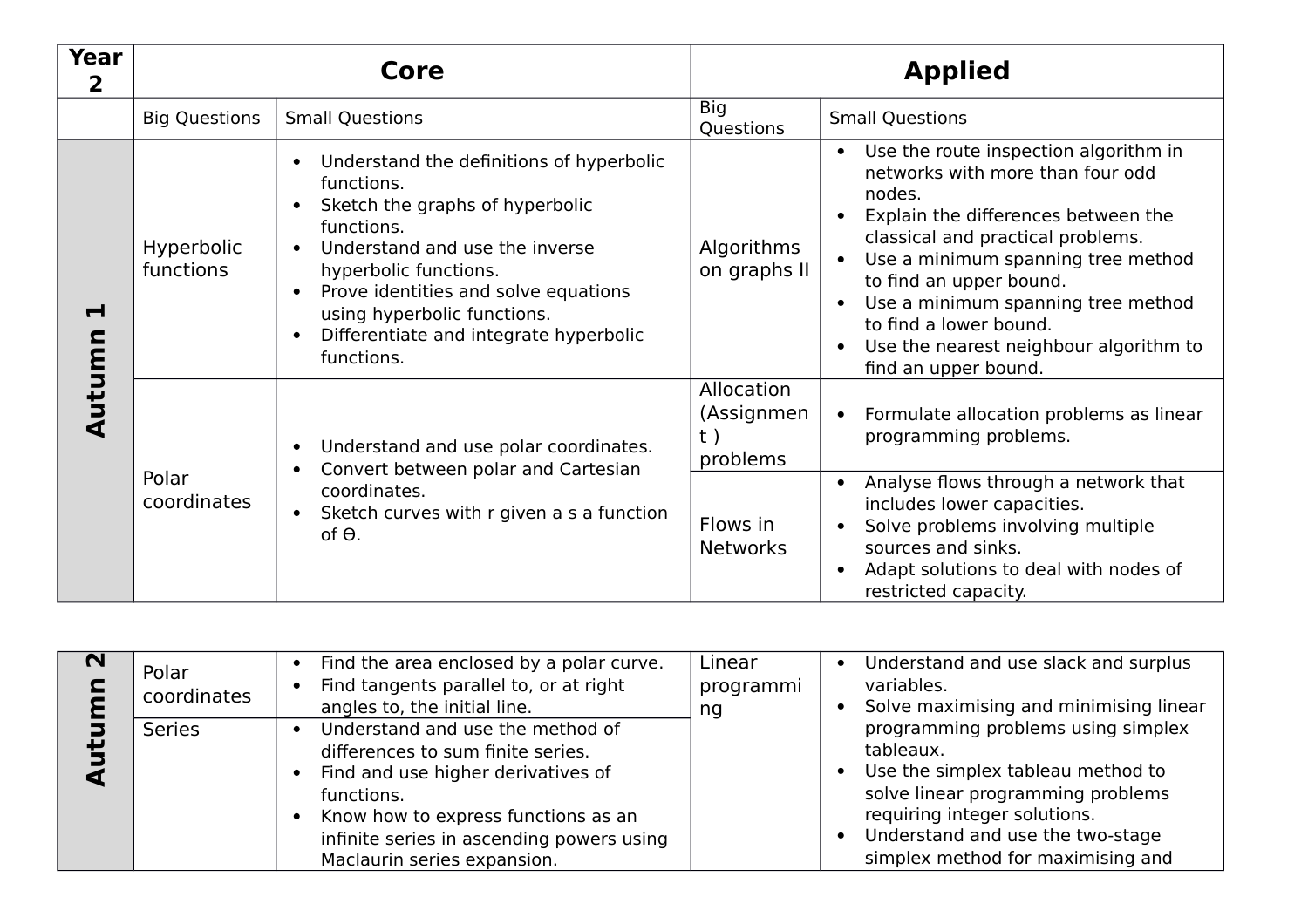|  | Be able to find the series expansions of<br>compound functions. | minimising problems which may include<br>$\ll$ and $\gg$ constraints. |
|--|-----------------------------------------------------------------|-----------------------------------------------------------------------|
|  |                                                                 | Understand and use the Big-M method                                   |

| Н<br>D<br>D          | Further<br>calculus | Evaluate improper integrals.<br>Understand and evaluate the mean value<br>of a function.<br>Integrate rational functions using | Dynamic<br>Programmi<br>ng | Understand the terminology and<br>principles of dynamic programming,<br>including Bellman's principle of<br>optimality.<br>Use dynamic programming to solve<br>maximum, minimum, minimax or<br>maximin problems, presented in<br>network form or table form. |
|----------------------|---------------------|--------------------------------------------------------------------------------------------------------------------------------|----------------------------|--------------------------------------------------------------------------------------------------------------------------------------------------------------------------------------------------------------------------------------------------------------|
| $\Omega$<br><u>ທ</u> |                     | trigonometric substitutions.<br>Integrate using partial fractions.                                                             | Decision<br>Analysis       | Use, construct and interpret decision<br>trees.<br>Calculate expected monetary values<br>(EMVs).<br>Use utility to compare different courses<br>of action.                                                                                                   |

| $\mathbf N$<br>pring<br>$\overline{u}$ | <b>Further</b><br>volumes of<br>revolution | Find volumes of revolution around the x-<br>axis.<br>Find volumes of revolution around the y-<br>axis.<br>Find volumes of revolution for curves<br>defined parametrically.<br>Model real-life applications of volumes of<br>revolution. | <b>Critical Path</b><br>Analysis | • Construct resource histograms.<br>Construct scheduling diagrams.<br>$\bullet$                             |
|----------------------------------------|--------------------------------------------|-----------------------------------------------------------------------------------------------------------------------------------------------------------------------------------------------------------------------------------------|----------------------------------|-------------------------------------------------------------------------------------------------------------|
|                                        | Methods in<br>differential<br>equations    | Solve first-order differential equations<br>using an integrating factor.<br>Solve second-order homogeneous<br>$\bullet$<br>differential equations using the auxiliary                                                                   | Game<br>Theory                   | Reduce a pay-off matrix using<br>dominance arguments.<br>Convert games into linear programming<br>problems. |